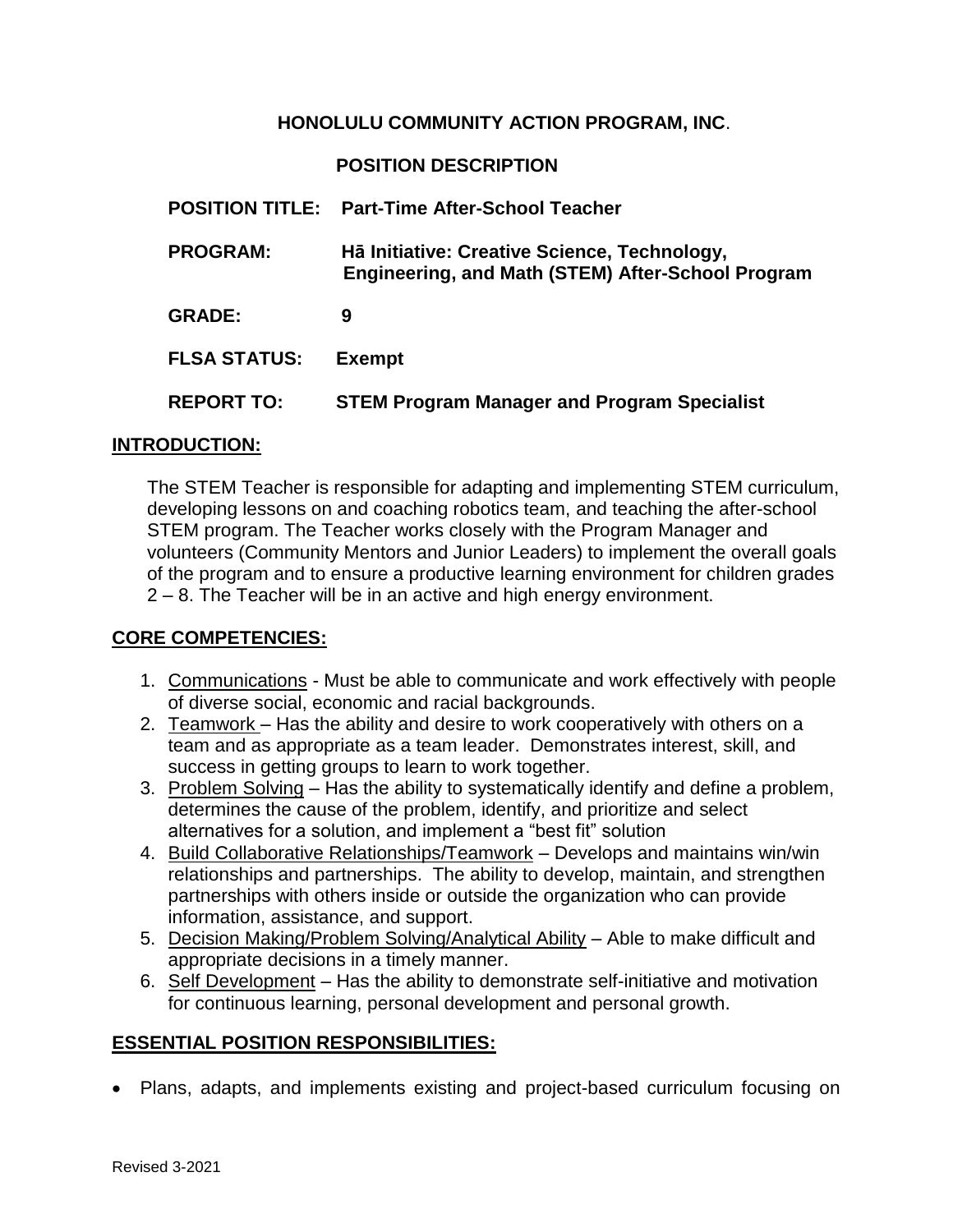Science, Technology, Engineering, and Math (STEM) for students in grades 2 – 8. The curriculum uses age-appropriate themes in conjunction with one-to-one tutoring and other activities.

- Works together with the STEM Program Specialist/Teacher to implement the robotics education curriculum for students to prepare for and participate in the First Lego League Events.
- Establishes standards and timelines in line with agency goals for the program.
- Creates lesson plans and submits to Program Manager.
- Provides constructive feedback on participant journals.
- Arrive in a timely manner to set up the classroom for lab block and to prepare all materials and equipment needed for lessons.
- Participates in staff meetings and training programs, as may be required.
- May conduct meetings to impart program and participants progress, prepares weekly reports, and ensures that adequate teaching materials are available.
- Maintains a clean classroom environment.
- Trains and manages volunteers.
- Assists in planning and participates in quarterly family nights.
- Performs other related duties as assigned or required.

### **MINIMUM QUALIFICATIONS:**

To perform this job successfully, an individual must be able to perform each essential duty. The requirements listed below are representative of the knowledge, skill, and/or ability required. Reasonable accommodations may be made to enable individuals with disabilities to perform the essential functions.

### **EDUCATION:**

Minimum 2 years of education from an accredited college or university in Elementary Education, Human Development, Science, Engineering, Math, or closely related field. Bachelor's degree preferred.

### **EXPERIENCE:**

 Requires at least 1 year of formal or informal teaching experience. Experience with robotics, especially in the First Lego League Events, preferred.

### **CERTIFICATES, LICENSES, REGISTRATIONS:**

- Must have a valid driver's license and daily access to an automobile that is properly licensed and insured, or have access to timely transportation for work.
- Must have a current First Aid and CPR certificates or obtain one within 30 days of employment.
- Must provide evidence of TB test at time of employment.
- Must obtain FBI fingerprint clearance and comply with State of Hawaii "Criminal History Record Clearance". Prior to beginning employment.